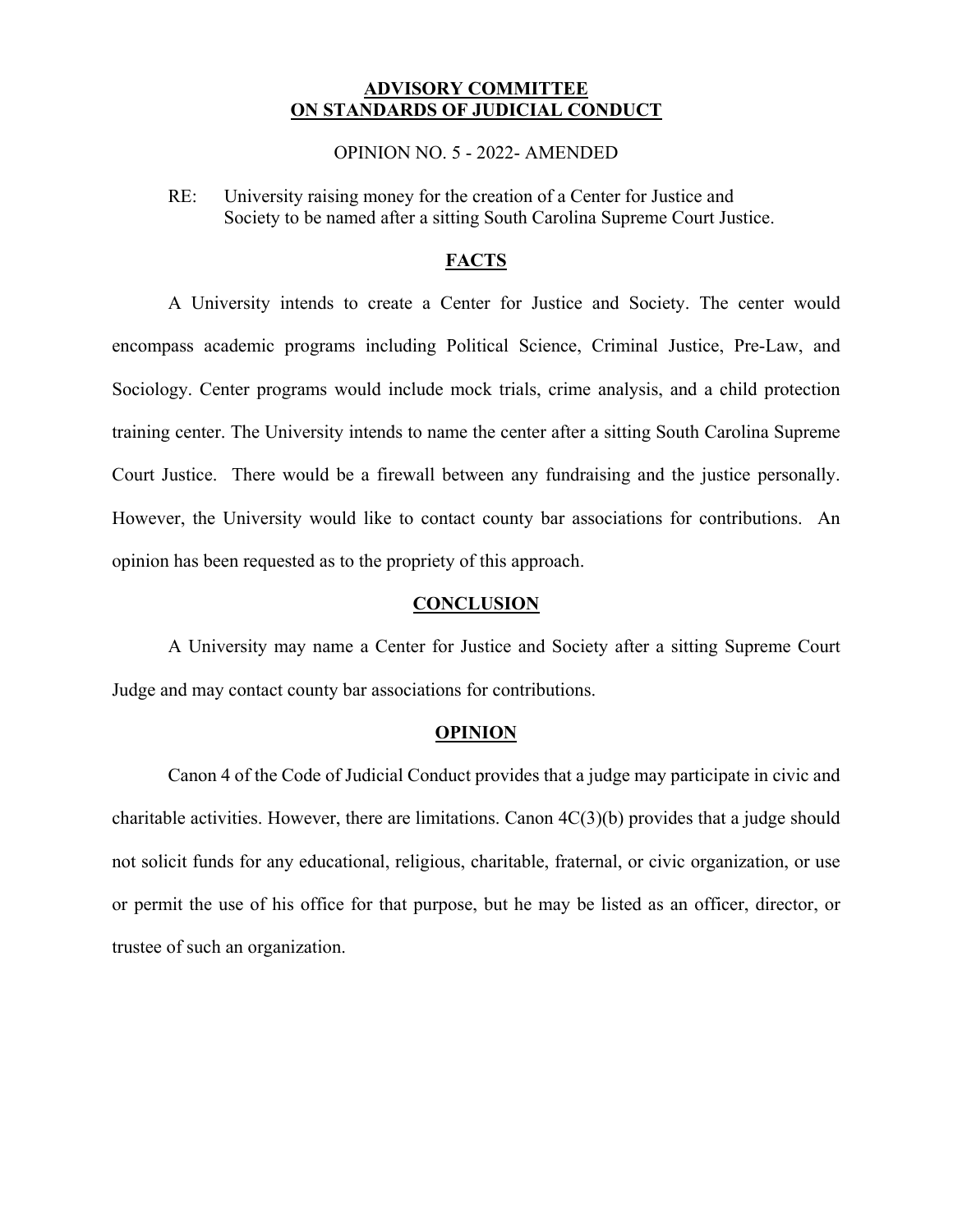In Opinion 13-1991, we addressed a college's desire to honor a judge<sup>1</sup> by setting up a scholarship in his name. A committee would solicit funds for that scholarship in the judge's name. We found that:

It is an honor for a judge to have a college establish a scholarship in the judge's name. This honor is appropriate if the judge does not have any part in soliciting the funds nor in any way lends the use of his office for this purpose. A judge should avoid the appearance of impropriety and may participate in civic and charitable activities that do not reflect adversely on his impartiality. Therefore, it is recommended that the judge should not have access to or knowledge of the donors and should not influence the decision as to who receives the scholarship.

Id. In addition, for years, lawyers and county bar associations have participated in fundraising in order to fund judicial portraits, which is similar to the issue presented here. While such contributions have not been addressed by this Committee, the South Carolina Bar Ethics Advisory Committee has opined that lawyers may ethically contribute to a portrait fund for a sitting judge, provided all contributions are anonymous. S.C. Bar Op. 84-10.

We believe the logic of Opinion 13-1991 (and S.C. Bar Op. 84-10) applies in this case. It is an honor for the justice that the University wants to establish this Center in his/her name. It is clear from the facts presented that the justice will have no involvement in fundraising. Thus, it is permissible for the University to solicit county bar associations for such donations, in effect, in the justice's name. We also advise that, to prevent any adverse impact on impartiality, the justice should not have access to or knowledge of the donors.

 $\overline{a}$ 

<sup>&</sup>lt;sup>1</sup> Although that opinion did not so state, it appears that the judge was a sitting judge.